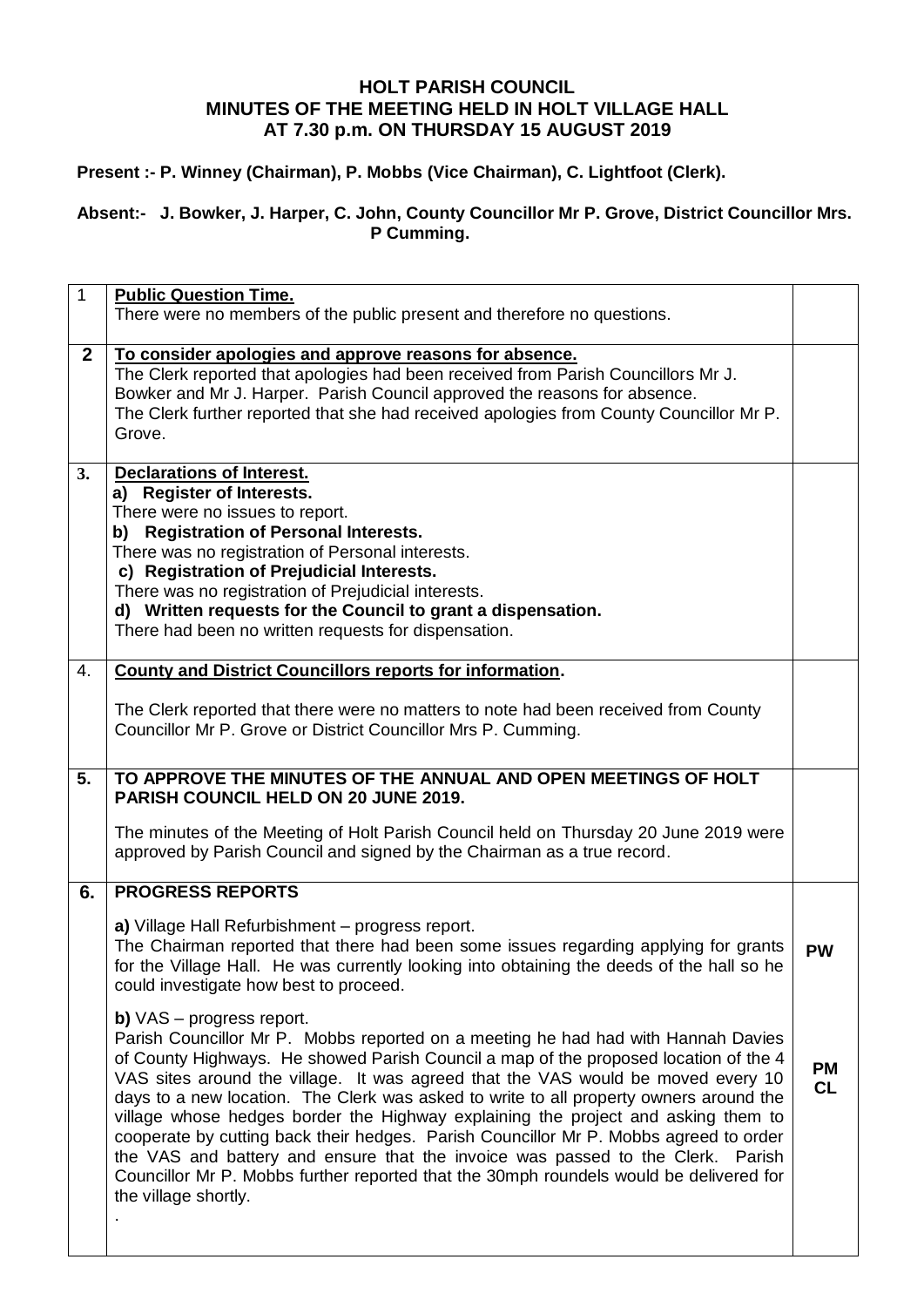|   | c) Co-option of new Councillor – progress report.<br>The Clerk reported that the outstanding vacancy for a Councillor had been advertised<br>with a view to the co-option taking place at the September meeting of the Parish<br>Council. Parish Councillors were encouraged to approach any prospective candidates.                                                                                                                                                                                                                                                                                                                                                                                                                                                                                                                                                                                                                                                                                                                                                                                          |           |                    |      |         |                                                      |  |  |
|---|---------------------------------------------------------------------------------------------------------------------------------------------------------------------------------------------------------------------------------------------------------------------------------------------------------------------------------------------------------------------------------------------------------------------------------------------------------------------------------------------------------------------------------------------------------------------------------------------------------------------------------------------------------------------------------------------------------------------------------------------------------------------------------------------------------------------------------------------------------------------------------------------------------------------------------------------------------------------------------------------------------------------------------------------------------------------------------------------------------------|-----------|--------------------|------|---------|------------------------------------------------------|--|--|
| 8 | <b>Planning</b><br>a) Applications Pending.<br>19/00812/HP Irena, Ockeridge Lane, Holt Heath, WR6 6LY. Single storey rear<br>extension, extension to the side and conversion of roof space to form first floor living<br>space (Recommend Approval)<br>19/01118/AGR Woodside Farm, Top Barn, WR6 6TH. Prior notification of extension to<br>existing building for storage of chemicals etc. (Being considered).<br>This application was discussed by Parish Council and it was decided to recommend<br>approval of the application.                                                                                                                                                                                                                                                                                                                                                                                                                                                                                                                                                                           |           |                    |      |         |                                                      |  |  |
|   | b) Approvals/Refusals.<br>19/00492/FUL Ball Mill Bungalow, Main Road, Hallow, WR2 6LS. Construction of new<br>storage shed on existing brownfield land. (Refused)<br>The Clerk read out a letter from Mr J Hegarty of MHDC regarding enforcement<br>procedures relating to the development which had already taken place on this site. The<br>Clerk was asked to respond to Mr Hegarty's letter asking for a timescale of the action to<br>be taken.<br>19/00445/FUL Rowley Farm, Ockeridge Lane, WR6 6LY. 2 general purpose agricultural<br>buildings (Approved).<br>Following a site visit Parish Council confirmed that they had recommended approval of<br>this application.<br>19/00575/FUL Mill Pool Farm Industrial Estate, Main Road, Hallow.<br>Proposed<br>construction of six light industrial units (Refused).<br>Parish Council agreed with the decision on this application.<br>c) Other Planning issues.<br>Planning Appeal APP/J1860/W/19/3225832 Rowley Farm, Ockeridge Lane, WR6 6LY.<br>Mr and Mrs H. John. Change of use of land for siting of one holiday log cabin.<br>Appeal dismissed |           |                    |      |         |                                                      |  |  |
|   | Planning Appeal APP/J1860/W/19/3229510 Thatched Lodge, Holt Heath, WR6 6NL. Mr<br>E. Hunt. Conversion of stable block into dwelling.<br>Pending                                                                                                                                                                                                                                                                                                                                                                                                                                                                                                                                                                                                                                                                                                                                                                                                                                                                                                                                                               |           |                    |      |         |                                                      |  |  |
|   | <b>Finance</b><br>9<br>a. To note the current bank balances.<br>The Clerk reported that the current account balance was £2,177.90 and the<br>deposit account balance was £7,235.94.<br>b. with the attached schedule.<br>The following payments were approved by Parish Council.<br>Date<br>Chq No.<br>Details<br>Payee<br>Amount<br>Mrs C<br>12/7/2019<br>1250<br>£327.50<br>Clerks salary<br>Lightfoot<br><b>July 2019</b><br>retrospective                                                                                                                                                                                                                                                                                                                                                                                                                                                                                                                                                                                                                                                                 |           |                    |      |         |                                                      |  |  |
|   |                                                                                                                                                                                                                                                                                                                                                                                                                                                                                                                                                                                                                                                                                                                                                                                                                                                                                                                                                                                                                                                                                                               | 12/7/2019 | Mrs C<br>Lightfoot | 1251 | £48.26  | Clerks expenses<br><b>July 2019</b><br>retrospective |  |  |
|   |                                                                                                                                                                                                                                                                                                                                                                                                                                                                                                                                                                                                                                                                                                                                                                                                                                                                                                                                                                                                                                                                                                               | 12/7/2019 | Mr P Winney        | 1252 | £171.28 | Wildflower<br>signs<br>retrospective                 |  |  |